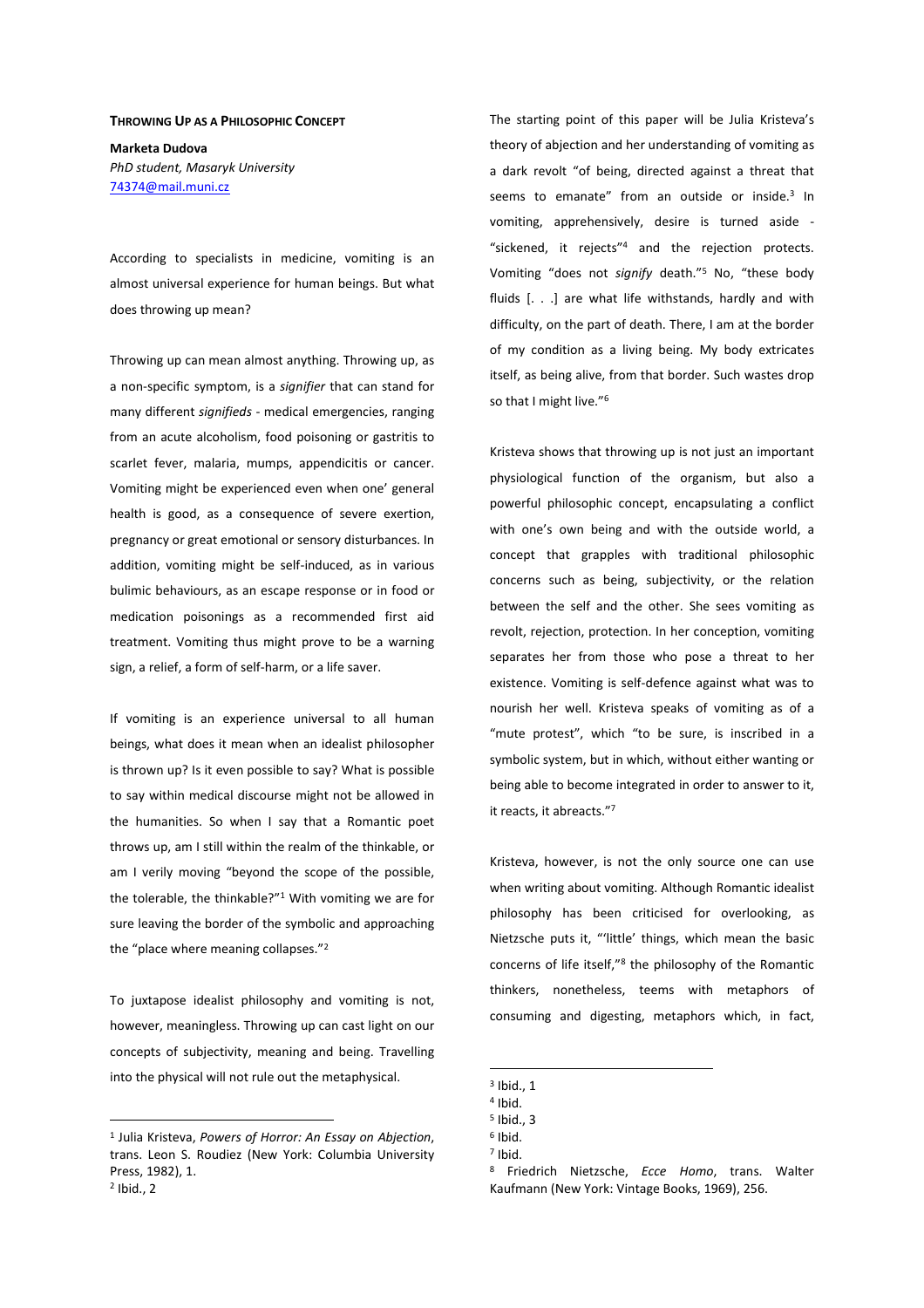frame their philosophic texts; and the recurrence of such metaphors of and their gradual shift from the figural to the literal, was noted as early as the nineteenth century by their less known contemporaries.<sup>9</sup>

Georg Hegel, might indeed be dubbed a philosopher of digestion. Hegel thinks of crowning philosophy by assimilating all previous systems, and to achieve this, his dialectical process has to digest everything. But his digestion leaves no traces: within his dialectical process, everything is eaten, absorbed, digested, and assimilated without a remainder.<sup>10</sup> His dialectics, which refuses loss, is a "total incorporation" of the external world into itself;<sup>11</sup>and the Absolute Idea, the climax of the dialectical process, is something resembling "constipation,"<sup>12</sup> because excretion is a failure of the system of assimilation, creating an imbalance in the conversion of the other into the self; hence is a surplus "resistant to dialectical totalization."<sup>13</sup>

Hegel is essentially scared of otherness and the foreign, and his dialectical system incorporates and converses foreign matter into "a self-like unity"<sup>14</sup> by negating "the specific unity of the other."<sup>15</sup> Hegel distinguishes inorganic body from the human body: whereas, in chemical interactions, each inorganic substance "loses its quality."<sup>16</sup> In the process of digestion, on the other hand, the human body always preserves itself by assimilating and negating the consuming object.<sup>17</sup>Thus

 $\overline{a}$ 

Hegel's digestion exemplifies "the perfect crime," in which the other and the foreign are annihilated, invisibly, without any evidence left behind.<sup>18</sup> Though for "Hegel this process constitutes life as such, enabling the living creature to ward off the inorganic", his contemporaries and his followers, however, asked what kind of life it "could be if it truly left nothing behind."<sup>19</sup>

Beneath Hegel's logic of digestion, there lies an "assimilative violence" that negates the specificity of the other;<sup>20</sup> it might be also understood as a violence of "position"; with the subject establishing its own position by negating another.<sup>21</sup> Hegel's digestion essentially is voracious and violent, bent on the destruction of the other, a destruction that will enable the subject to replicate itself, to posit itself as the subject, thus to live and flourish: "This system of living movement is the system opposed to the external organism; it is the *power*  of digestion – the power of overcoming the outer organism."<sup>22</sup> But for Hegel's contemporaries and followers, his "voracious system" smacked, instead of life that it sought to sustain, of violence and lifelessness, with death being the most appropriate and the closest analogue to Hegel's logic of digestion.<sup>23</sup>

Ludwig Feuerbach - who, under the influence of Marx, brings the speculative dialectic from its transcendent spheres down to earth - also uses the physiological process of digestion to define the relationship between the self and the other. $24$  His pun "you are what you eat" (Der Mensch ist, was erisst), coming from his 1850 review of JakobMoleschott's*Theory of Nutrition. For the* 

<sup>&</sup>lt;sup>9</sup> David L. Clark, "Hegel, Eating: Schelling and the Carnivorous Virility of Philosophy," in *Cultures of Taste / Theories of Appetite*, ed. Timothy Morton (New York: Palgrave Macmillan, 2004), 124.

<sup>10</sup> Ibid., 117-8.

<sup>11</sup> Ibid., 119.

<sup>12</sup> Tilottama Rajan, "(In)digestible Material: Illness and Dialectic in Hegel's *The Philosophy of Nature*," in *Cultures of Taste / Theories of Appetite*, ed. TimothyMorton (New York: PalgraveMacmillan, 2004), 221.

<sup>13</sup> Ibid., 222.

<sup>14</sup> Ibid., 221.

<sup>15</sup>Ibid., 219. <sup>16</sup>Ibid., 218.

<sup>17</sup>Ibid.

<sup>18</sup> David L. Clark, "Hegel, Eating," 130.

<sup>19</sup> Ibid.

<sup>20</sup> Ibid., 135.

<sup>21</sup> Tilottama Rajan, "(In)digestible Material," 219.

<sup>22</sup> G.W.F. Hegel,*ThePhilosophyofNature*, trans. A.V. Miller (Oxford: Clarendon, 1970), 120.

<sup>&</sup>lt;sup>23</sup> David L. Clark, "Hegel, Eating," 120-1.

<sup>&</sup>lt;sup>24</sup> Jay Geller, "'It's Alimentary': Feuerbach and the Dietetics of Antisemitism," in *Cultures of the Abdomen: Diet, Digestion, and Fat in the Modern World*, ed. Christopher E. Forth and Ana Carden-Coyne (New York: Palgrave Macmillan, 2005), 127.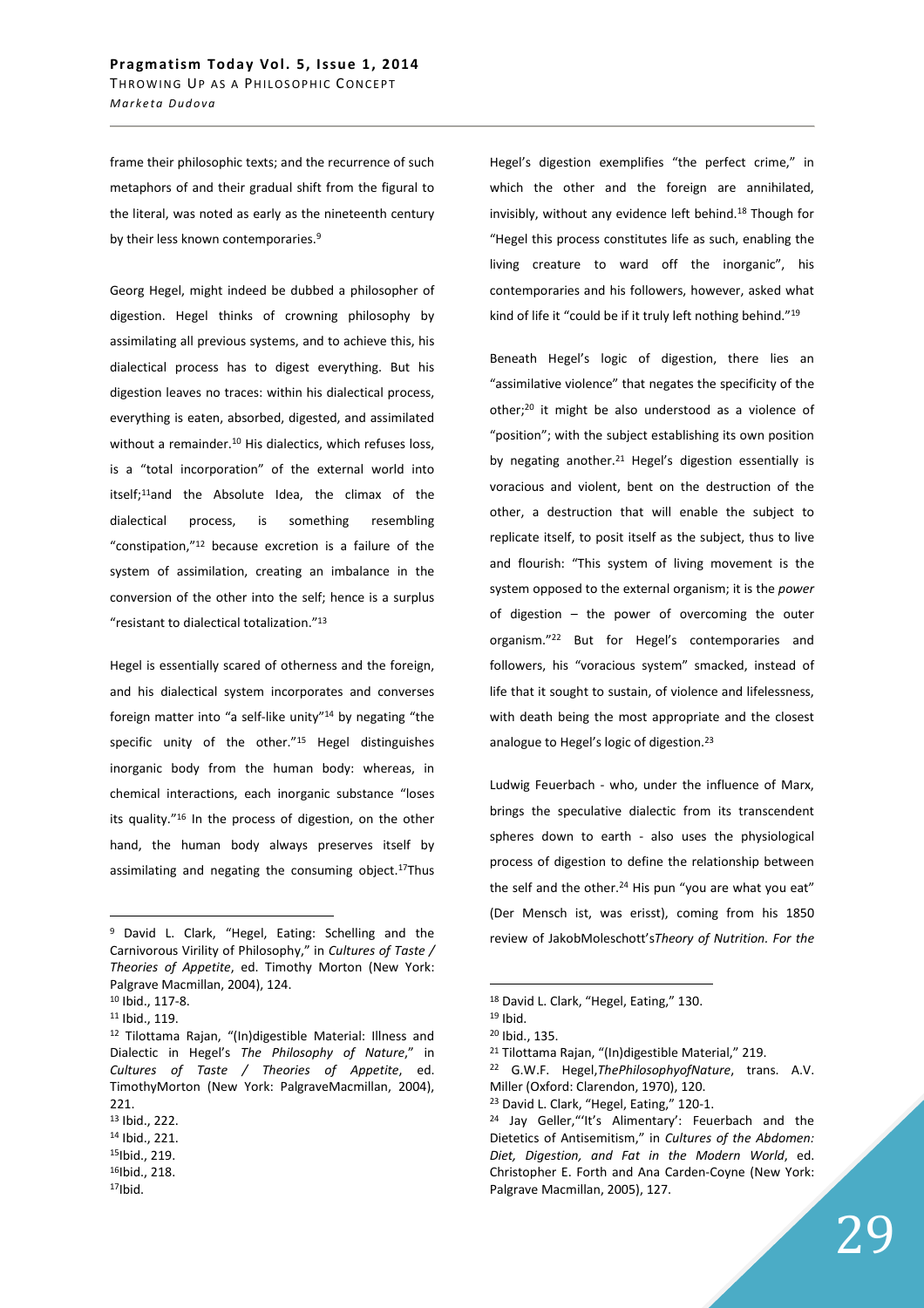*People*, has sunk into the everyday usage. The pun, nonetheless, exemplifies a radical shift from Hegel's view to that of the subject being transformed by the digested food. For Feuerbach, who draws here upon old Greek, as well as Christian, theories that people and animals are defined by what they eat, being is "one with eating, to be means to eat."<sup>25</sup> Feuerbach's theory thus stands in sharp opposition to that of Hegel's: the other is not assimilated, but, on the contrary, the self is defined, transformed, and constituted by the other. Feuerbach's (re)location of otherness within the self shakes with the self-confidence and sovereignty of the self, making it extremely vulnerable to the external world and its influences.

To finish off idealist philosophy, Friedrich Nietzsche modifies Kant's famous inaugural claim: When "Kant says: 'Two things remain forever worthy of reverence,' that is, the starry heaven and the moral law, today we should sooner say: 'Digestion is more venerable.'"<sup>26</sup> It might be due to his life-long desire for physical health that the theme of digestion pervades "Nietzsche's writings, and like many of Nietzsche's important terms, it metamorphoses, accrues different implications, and serves various functions."<sup>27</sup> Nietzsche's conception of digestion is closer to that of Feuerbach's, because Nietzsche, like him, believes that being and subjectivity emerges from "the food choices we make or are able to make;"<sup>28</sup> to eat badly simply means to live badly. His conception, on the other hand, is in complete opposition to that of the total digestion of Hegel's, because, *also sprach Zarathustra*, to "chew and digest everything, […] – that is a genuine swine-nature!" But this essentially is a Germanic problem: "The German spirit is an indigestion: it does not finish with anything."<sup>29</sup>

 $\overline{a}$ 

<sup>29</sup> Friedrich Nietzsche, *Ecce Homo*, 238.



Nietzsche sees the digesting body as "permeable, unstable, invaded and inhabited by other (parasitic) bodies," thus being constantly transformed by and according to the other. $30$  To keep his spontaneity, instincts and himself alive, Nietzsche therefore proposes to "*react as rarely as possible*,"<sup>31</sup> to close himself off, to make "his body impermeable, […] refusing osmosis or *Stoffwechsel*, the German word for metabolism which means, literally, change of stuff, a transformation of materials."<sup>32</sup>

Nietzsche shares with Kristeva a belief in the rebirth of the self through sickness. Although he longs for health, Nietzsche, finally, learns to appreciate sickness. In *Ecce Homo*, he describes the circumstances of the origin of one of his texts:

The perfect brightness and cheerfulness, even exuberance of the spirit, reflected in this work, is compatible in my case not only with the most profound physiological weakness, but even with an excess of pain. In the midst of the torments that go with uninterrupted three-day migraine, accompanied by laborious vomiting of phlegm, I possessed a dialectician's clarity *par excellence* and thought through with very cold blood matters for which under healthier circumstances I am not mountain-climber, not subtle, not *cold* enough.<sup>33</sup>

Nietzsche respects sickness, because life must be experienced from weakness as well as strength. It is his ability, he believes, to move smoothly from sickness to health that makes him master in reversing perspectives: "the first reason why a 'revaluation of values' is perhaps possible for me alone."<sup>34</sup> And he begins that revaluation by affirming to us that all the concepts like "God,"

<sup>33</sup> Friedrich Nietzsche, *Ecce Homo*, 222-3.

<sup>25</sup> Ibid., 140.

<sup>26</sup> Nietzsche qtd. in Silke-Maria Weineck, "Digesting the Nineteenth Century and the Stomach of Modernity." *Romanticism* 12.1 (2006): 36. <sup>27</sup> Ibid., 35.

<sup>28</sup> Ibid., 39.

<sup>30</sup> Silke-Maria Weineck, "Digesting the Nineteenth Century," 36.

<sup>31</sup> Friedrich Nietzsche, *Ecce Homo*, 253.

<sup>&</sup>lt;sup>32</sup> Silke-Maria Weineck, "Digesting the Nineteenth Century," 35.

<sup>34</sup> Ibid., 223.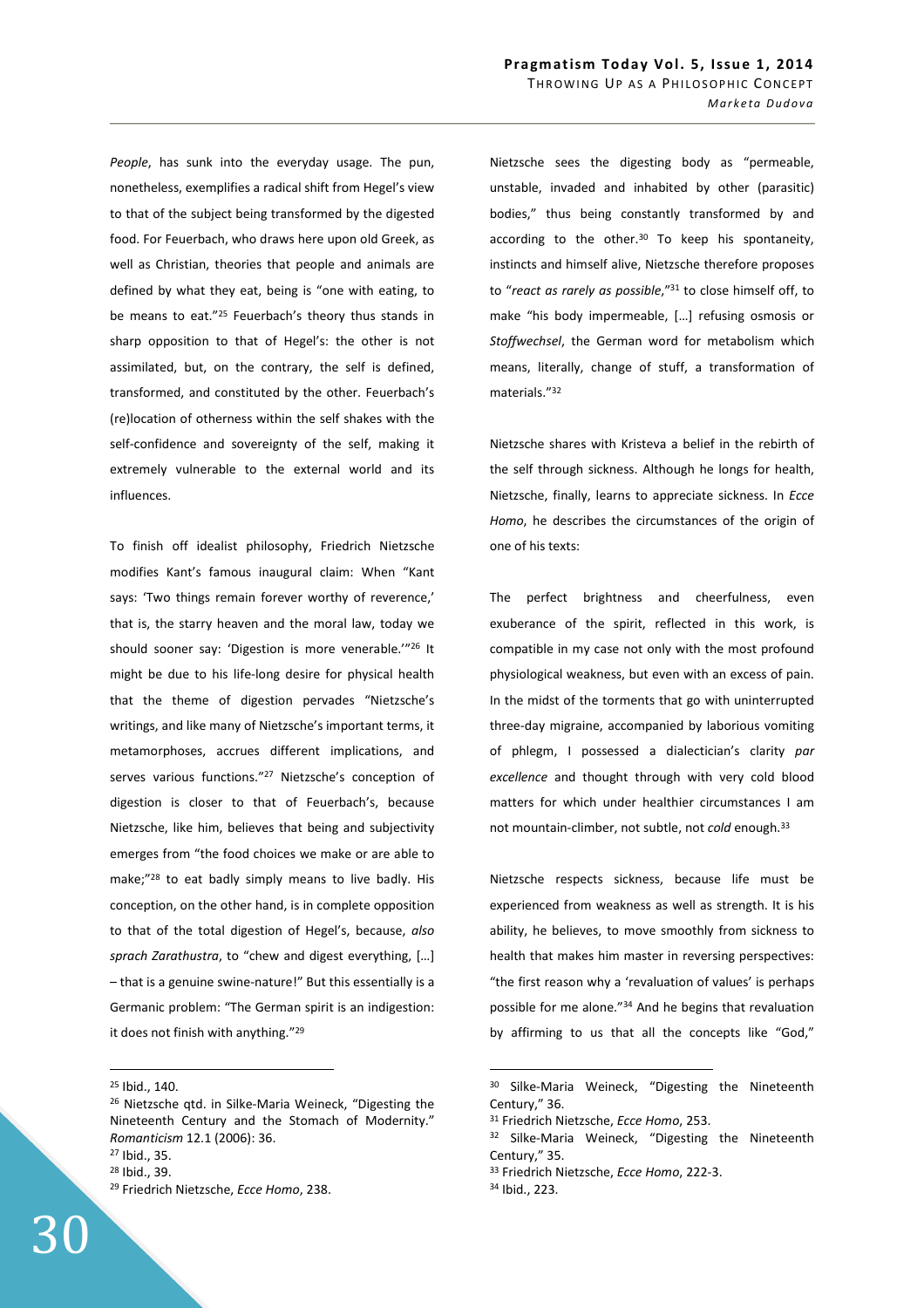"soul," "truth," or "beyond" -that is, the concepts of "that damned 'idealism"<sup>35</sup> - are "mere imaginings  $$ more strictly speaking, *lies*", whereas nutrition is inconceivably more important, because it means the basic concern "of life itself."<sup>36</sup>

Till he himself realized its importance, Nietzsche "always ate *badly*: morally speaking, 'impersonally,' 'selflessly,' 'altruistically' – for the benefit of cooks and other fellow Christians."<sup>37</sup> The consequence of this inadequate diet was an upset stomach: Oh, "German cuisine quite generally - what doesn't it have on its conscience!"<sup>38</sup> He describes his German diet as "a completely senseless abuse of extraordinary resources. […] Any refined selfconcern, any protection by some commanding instinct was lacking; I simply posited myself as equal to nobody; it was […] an oblivion of all distance between myself and others."<sup>39</sup> Insufficient nutrition made him incapable of self-reflection; he was unable to listen to his instincts, or to see the reason for his unhappy situation. He did not see that he was close to the end because of the idealism he indigested, and only his sickness brought him to reason.<sup>40</sup>

Nietzsche appreciates sickness, because sickness for him is not the problem: to swallow "'Christian love' as well as anti-Semitism, the will to power (to the 'Reich') as well as the gospel of humility, *without any digestive complaints*,"<sup>41</sup> that is the problem. Not to vomit, but, on the contrary, to swallow indiscriminately what is on offer, to digest everything without reflection, the inability to reject, the inability to say No - that is a "swine-nature!" Not in vomiting but in staying healthy in a harmful environment, in eating as if nothing was happening - in that Nietzsche sees the problem.

 $\overline{a}$ 

- <sup>38</sup> Ibid., 238.
- <sup>39</sup> Ibid., 241-2.
- <sup>40</sup> Ibid., 242.

"One has to know the size of one's stomach," says Nietzsche, "the biggest stomach, however, is not necessarily the best one."<sup>42</sup> And as Weineck reminds, one "must also know when to throw up what is already inside: Romanticism, Wagner, both anti-Semitism and Christian love, for example, all those overtly sweet stuffs that, if digested, will make you lazy and interfere with your instinct.<sup>43</sup>

Throwing up for Nietzsche is a life-saver, an instinct of self-defence: it commands us "to say No when Yes would be 'selfless'"; it is "warding off, not letting things come close."<sup>44</sup> Throwing up serves as "a barrier to push back everything that would assail [us] from this […] cowardly world."<sup>45</sup> Throwing up is a protection and remedy against that which is harmful.

In his conception of vomiting, Nietzsche stresses the same aspects as Kristeva does: protection, rejection, selection. The vomiting person, instinctively, "collects from everything he sees, hears, lives through": he is "a principle of selection, he discards much."<sup>46</sup> Because he digests nothing, but throws up before the food is digested, the vomiting person is not transformed by the other but manages to keep his integrity and subjectivity: "He is always in his company, whether he associates with books, human beings, or landscapes."<sup>47</sup> He has a sense for what is good for him, and is sensitive enough to notice when his existence in the world is threatened.

Like Kristeva, Nietzsche also stresses the most important aspect about vomiting: its ambiguity. For Kristeva, the abject is "above all ambiguity;"<sup>48</sup> but whereas excretion is a more or less regular, daily activity, an abject that "I

 $\overline{a}$ 

<sup>47</sup> Ibid., 224.-5.

<sup>35</sup> Ibid., 241.

<sup>36</sup> Ibid., 256.

<sup>37</sup> Ibid., 237.

<sup>41</sup> Nietzsche qtd. in Silke-Maria Weineck, "Digesting the Nineteenth Century," 38, italics mine.

<sup>42</sup> Ibid.

<sup>43</sup> Ibid.

<sup>44</sup> Friedrich Nietzsche, *Ecce Homo*, 252.

<sup>45</sup> Ibid., 253.

<sup>46</sup> Ibid., 224.

<sup>48</sup> Julia Kristeva, *Powers of Horror*, 9.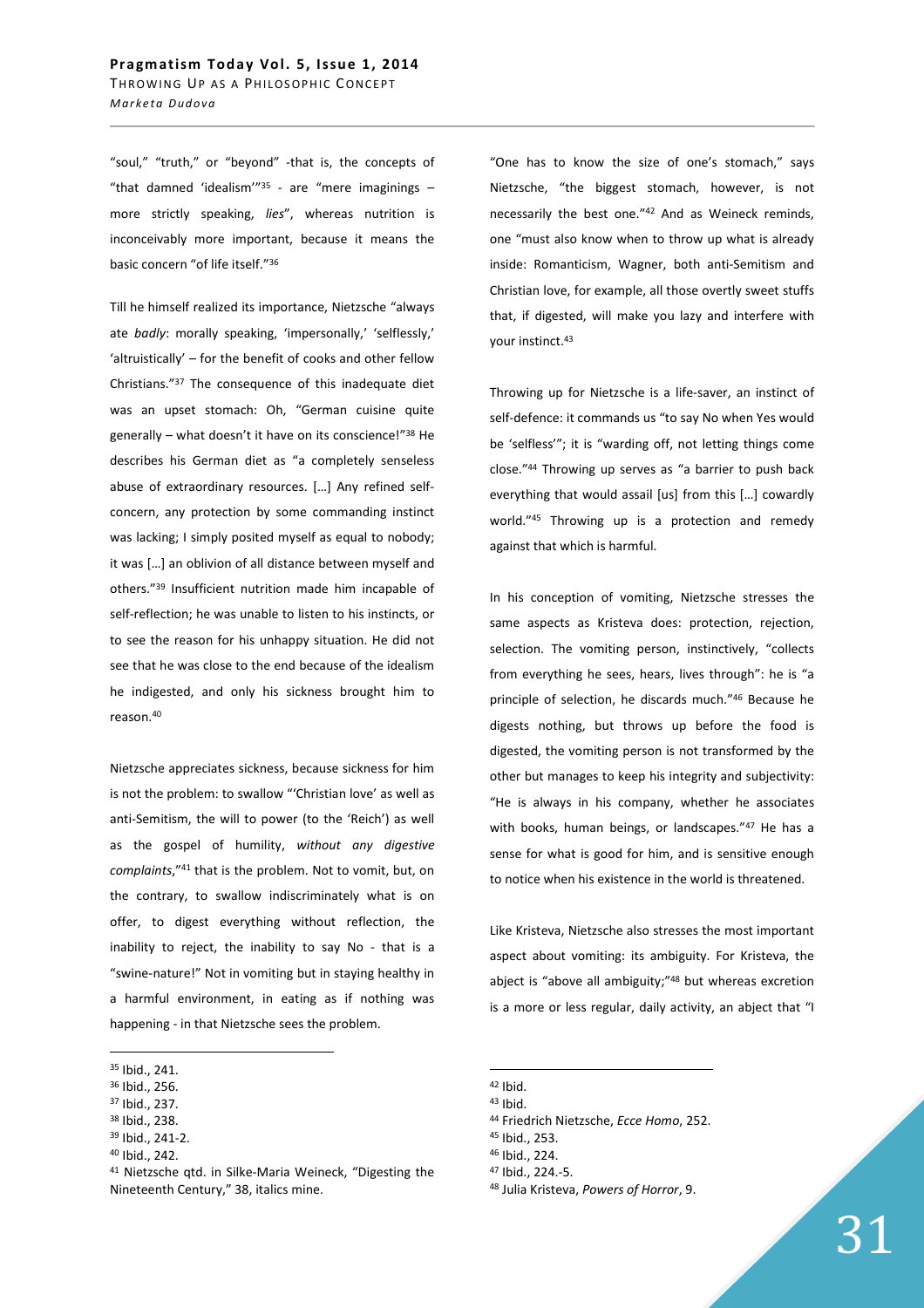permanently thrust aside in order to live,"<sup>49</sup> vomiting is not a regular physiological function of the everyday; its occurrence is, therefore, always significant, always special. Vomiting might signal a banal disorder, but also a serious illness. It might be induced as first aid in the case of an organism poisoning to expel the harmful from the organism, but one is for sure, vomiting "does not radically cut off the subject from what threatens it," on the contrary, vomiting "acknowledges it to be in perpetual danger."<sup>50</sup> With vomit, rather than with the other body fluids, one is the more approaching "the border of my condition as a living being."<sup>51</sup>

For both Kristeva and Nietzsche, vomiting is a discourse of both life and death. As Kristeva asserts, it is a discourse where death interferes with what is supposed to save one from death. It "kills in the name of life, […] it lives at the behest of death."<sup>52</sup> And Nietzsche adds that through the constant need to throw up in order to ward off the harmful, "one can become weak enough to be unable to defend oneself any longer.<sup>53</sup> Therefore, the best word to describe their discourse is therefore fragility. Vomiting draws attention to the fragility of being and life. Both of them, however, are aware of the beneficial aspects of vomiting, because as Nietzsche famously puts it, "what does not kill him makes him stronger."<sup>54</sup> They both see a certain stimulus in vomiting: for Kristeva, vomiting constantly questions the "solidity of being" and impels the subject to start afresh, and Nietzsche speaks from his own experience that:

[B]eing sick can even become an energetic *stimulus* for life, for living more. This, in fact, is how that long period of sickness appears to me *now:* as it were, I discovered life anew, including myself; I tasted all good and even little things, as others cannot easily taste them – I turned my will to health, to *life*, into a philosophy.<sup>55</sup>

 $\overline{a}$ 

- <sup>50</sup> Ibid., 9.
- <sup>51</sup> Ibid., 3.
- <sup>52</sup> Ibid., 15.
- <sup>53</sup> Friedrich Nietzsche, *Ecce Homo*, 252.
- <sup>54</sup> Ibid., 224.
- <sup>55</sup> Ibid.

32

Nausea gave Nietzsche the power and impulse to live and create, and his *Gaya Scienza* is the result of the most unexpected thing, "*convalescence*."<sup>56</sup> From such severe sickness as he has experienced:

one returns **newborn,** having shed one's skin, more ticklish and malicious, with a more delicate taste for joy, with a tenderer tongue for all good things, with merrier senses, with a second dangerous innocence in joy, more childlike and yet a hundred times subtler than one has ever been before.<sup>57</sup>

But at the beginning of this new life of more intense joy and subtler sensitivity, there was nausea, a nausea "that had gradually developed out of an incautious and pampering spiritual diet, called romanticism."<sup>58</sup>It is the throwing up of Romanticism therefore that makes him live more, anew and more fully.

Nietzsche sees Romantic philosophy as impassionate, false and affected. He criticizes the style of Romantic philosophers for having pretentious phraseology, for being insincere and fake. There is something in Romanticism Nietzsche cannot digest. But how to get rid of the Romantic diet, this "careless mental diet and pampering"<sup>59</sup>which is being ingested in Western culture for more than two centuries? How to reconstruct one's own identity under the layer of the Romantic ideology?

For Nietzsche, vomiting is the answer. In his conception, throwing up is not just a physiological function. Vomiting is also the body's reaction to the bitter diet of Romanticism, to idealist philosophy, its pretentiousness and insincerity. It is the body's self-defending strategy to reject opinions, feelings and desires that are foreign to the body while presented as being its own.

- <sup>57</sup> Ibid., 36.
- <sup>58</sup> Ibid., 33.
- 59 Ibid.

<sup>49</sup> Ibid., 3.

<sup>56</sup> Friedrich Nietzsche,*The Gay Science*, 32.